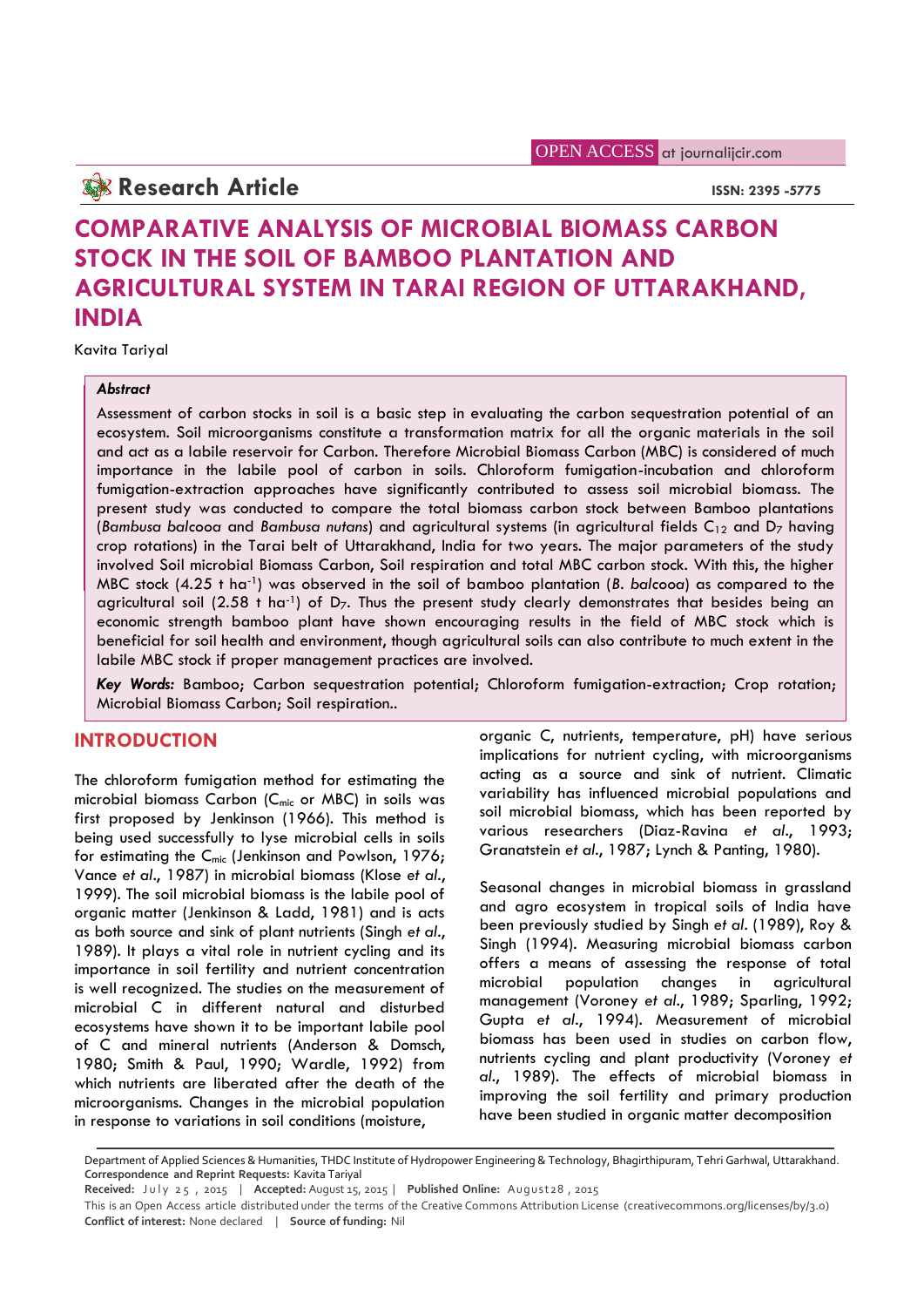(Parkinson and Coleman, 1991). Microbial biomass may make contributions to nutrient availability to plant by being an important nutrient pool which is potentially available to plant, whereby microbial turnover acts as a dynamic source of soil available nutrients (Ladd and Foster, 1988).

One of the methods to assess the pace and progress of soil reclamation is through the monitoring of soil

microbial biomass. It is considered as the most active fraction of soil organic matter (Jenkinson and Ladd, 1981) which acts as a source and sink of available nutrients (Smith and Paul, 1990; Diaz-Ravina *et al*., 1993) and plays a critical role in nutrient conservation in tropical environments (Singh *et al*., 1989). According to Powlson *et al*., (1987), soil microbial biomass measurement can give an early indication of changes in total soil organic matter long

| S. No. | Study area        | Type of site                                        | <b>Treatments</b>                           | Average MBC (g kg-1) | Reference                |
|--------|-------------------|-----------------------------------------------------|---------------------------------------------|----------------------|--------------------------|
|        |                   |                                                     | Non-grazed                                  | 0.309                |                          |
| 1      | Manipur,          | Subtropical grassland ecosystem                     | Moderately grazed                           | 0.347                | Devi et al, 2014         |
|        | N-E India         |                                                     | Heavily grazed                              | 0.258                |                          |
|        | Arunachal         |                                                     | Undisturbed forest                          | 0.809                |                          |
| 2      | Pradesh,          | Tropical wet-evergreen forest                       | Medium disturbed forest                     | 0.574                | Barbhuiya et al, 2004    |
|        |                   |                                                     |                                             |                      |                          |
|        | India             |                                                     | Highly disturbed forest                     | 0.368                |                          |
|        |                   |                                                     | Mixed forests                               | 0.619                |                          |
|        | Tehri Garhwal,    |                                                     | Rice-Wheat cropping system                  | 0.537                |                          |
|        |                   |                                                     | Finger millet                               | 0.409                |                          |
| 3      | Uttarakhand,      | Different land use systems                          | Maize wheat cropping system                 | 0.463                | Arunkumar et al, 2013    |
|        | India             |                                                     | Cabbage                                     | 0.327                |                          |
|        |                   |                                                     | <b>Barren</b> land                          | 0.156                |                          |
|        | Meghalaya,        |                                                     |                                             |                      |                          |
| 4      | N-E India         | Subtropical wet hill forest                         | Undisturbed                                 | 1.38                 | Arunachalam et al., 2000 |
|        |                   |                                                     |                                             |                      |                          |
| 5      |                   | Varanasi (Banaras) Tropical dry land agro-ecosystem | Application of different tree leaves as     | 0.291                | Srivastava et al., 2014  |
|        | North India       |                                                     | fertilizer                                  |                      |                          |
| 6      | Darjeeling Hill   | Different tea gardens                               |                                             | 0.835                | Bishnu et al., 2009      |
|        | region, N-E India |                                                     |                                             |                      |                          |
|        |                   |                                                     | Natural forest                              | 0.902                |                          |
| 7      | Orissa, India     | Natural tropical dry deciduous                      | <b>Regenerating forest</b>                  | 0.567                | Behera et al., 2003      |
|        |                   | forest                                              | With Eucalyptus plantation                  | 0.246                |                          |
|        |                   |                                                     |                                             |                      |                          |
|        |                   |                                                     | Cotton - Green gram                         | 0.325                |                          |
|        |                   |                                                     | Maize-Chick pea                             | 0.185                |                          |
|        |                   |                                                     | Pigeonpea-Soybean-Chickpea                  | 0.168                |                          |
|        | Semi-Arid         | Agricultural fields with different                  | Finger millet-maize-cowpea fodder           | 0.281                |                          |
| 8      |                   |                                                     | Pearl millet-Sorghum                        | 0.204                | Vineela et al., 2006     |
|        | tropics of India  | crop and fertilizer management                      | Fallow-sorghum                              | 0.144                |                          |
|        |                   |                                                     | Groundnut                                   | 0.138                |                          |
|        |                   |                                                     | Finger millet                               | 0.144                |                          |
|        |                   |                                                     | Castor-Sorghum                              | 0.113                |                          |
|        |                   |                                                     |                                             |                      |                          |
|        | Assam,            |                                                     | Cultivated land                             | 0.154                | Chattopadhyay et al.,    |
| 9      | N-E India         | Different land use systems                          | Forest land                                 | 0.207                | 2012                     |
|        |                   |                                                     | Tea garden                                  | 0.145                |                          |
|        |                   |                                                     | Undisturbed                                 | 1.14                 |                          |
| 10     | Assam,            | <b>Tropical Rainforests</b>                         | Moderately disturbed                        | 0.452                | Barbhuiya et al., 2008   |
|        | N-E India         |                                                     | Highly disturbed                            | 0.246                |                          |
|        |                   |                                                     | Soybean AES (Agroecosystem)                 | 0.228                |                          |
|        | Arunachal         | Agricultural system having                          | Millet AES                                  | 0.213                |                          |
| 11     | Pradesh,          |                                                     |                                             |                      | Bhuyan et al., 2013      |
|        | N-E India         | different crop plantations                          | Maize AES                                   | 0.234                |                          |
|        |                   |                                                     | Vegetable AES                               | 0.238                |                          |
|        |                   |                                                     | Sugarcane alone                             | 0.198                |                          |
|        |                   |                                                     | Wheat intercrop                             | 0.242                |                          |
|        |                   |                                                     | Maize intercrop                             | 0.262                |                          |
|        |                   |                                                     | Rajmash intercrop                           | 0.267                |                          |
|        | Lucknow,          | Subtropical Agricultural Soils                      | Green gram intercrop                        | 0.214                |                          |
| 12     | Uttar Pradesh,    | under Different Sugarcane                           |                                             |                      | Suman et al., 2006       |
|        | India             | Intercropping Systems                               | Cowpea intercrop                            | 0.237                |                          |
|        |                   |                                                     | Lentil intercrop                            | 0.223                |                          |
|        |                   |                                                     | Mustard intercrop                           | 0.252                |                          |
|        |                   |                                                     | Potato intercrop                            | 0.218                |                          |
|        |                   |                                                     | Sesbania intercrop                          | 0.198                |                          |
|        |                   |                                                     | Soil of fresh mine spoil                    | 0.055                |                          |
|        |                   |                                                     | Soil of 6 yr old mine spoil                 | 0.120                |                          |
|        |                   |                                                     | degraded wasteland soil                     | 0.258                |                          |
|        | Jharkhand,        |                                                     |                                             |                      | Kujur et al., 2012       |
| 13     | India             | Different types of soils                            | grassland soil                              | 0.440                |                          |
|        |                   |                                                     | pesticide treated soil                      | 0.488                |                          |
|        |                   |                                                     | agricultural soil                           | 0.541                |                          |
|        |                   |                                                     | forest soil                                 | 0.646                |                          |
|        |                   |                                                     | Soil treated with Canal water (with organic |                      |                          |
|        | Ludhiana,         | Agricultural soil with different                    | amendments)                                 | 0.132                |                          |
| 14     | Punjab, India     | irrigation practices and                            | Soil treated with sodic water(with organic  | 0.123                | Kaur et al., 2008        |
|        |                   | amendments                                          |                                             |                      |                          |
|        |                   |                                                     | amendments)                                 |                      |                          |
| 15     | Imphal,           | Different land-uses in subtropical                  | Grassland                                   | 0.297                | Singh et al., 2006       |
|        | N-E India         | systems of north-east India                         | Agro ecosystem                              | 0.254                |                          |

**Table 1** Variation in Microbial Biomass Carbon (MBC) in the soils of different parts of India

International Journal of Current Innovation Research, Vol. 1, Issue 6, pp 136-144, August 2015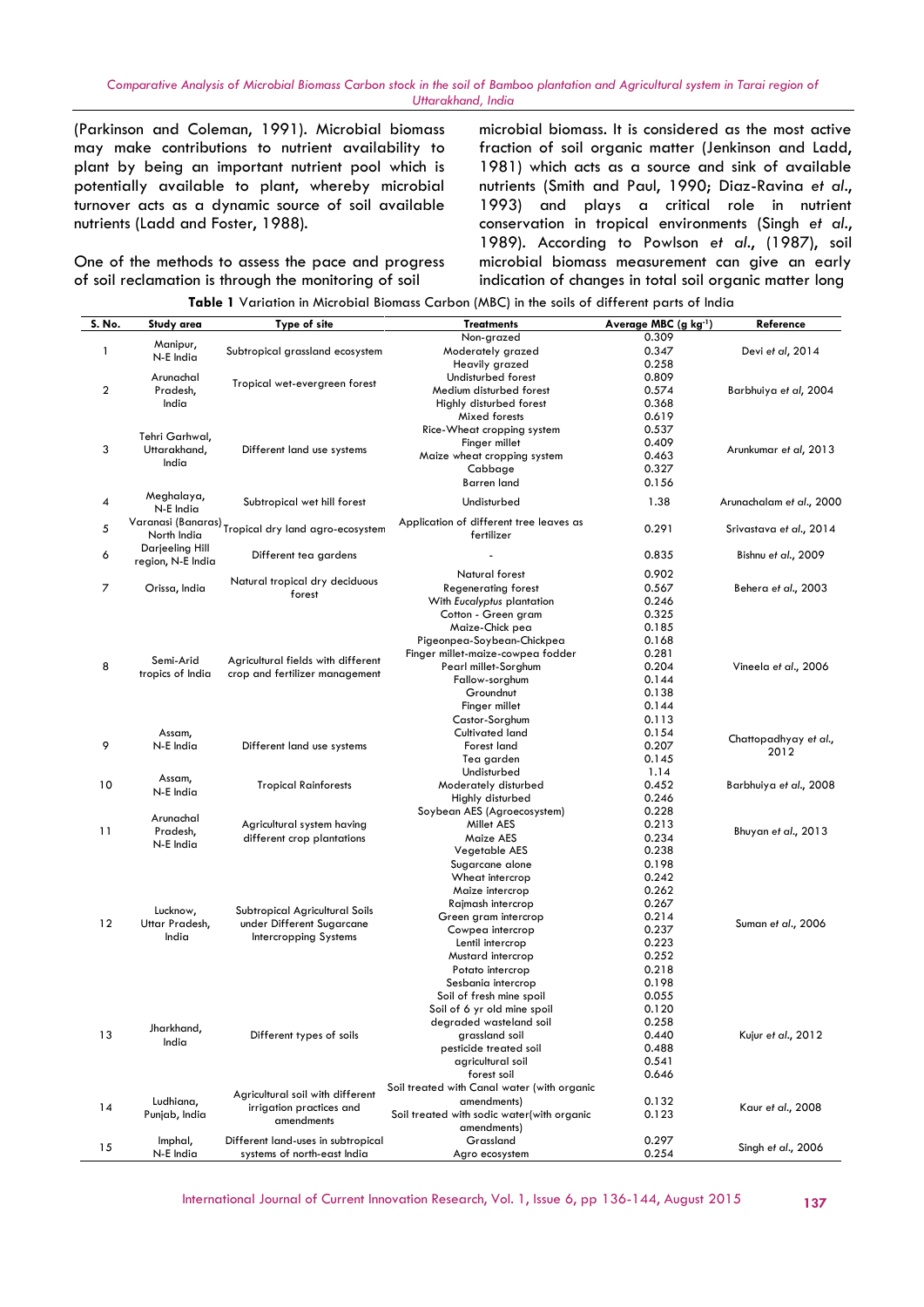before changes in total soil C and N can be reliably detected. However, the microbial biomass values are useful in the development and exercising of simulation models of labile carbon and nutrient turnover in a wide range of ecosystems.

Table 1 represents a review about various studies done on Microbial Biomass Carbon in the Indian soils depending upon different ecosystem types along with various experiments and amendments applied in the soil. It shows a variation in MBC content of different types of ecosystems.

Present study highlights the comparison between bamboo plantation and agricultural area having crop rotation practices in terms of soil Microbial Biomass Carbon. Although various researches have been done on bamboo with different parameters but present study differentiates itself from the others on the basis of Microbial Biomass Carbon content study on its soil.

#### **MATERIALS AND METHODS**

The details of the materials used and the methods followed in carrying out the field sampling and laboratory analysis studies have been described as follows:

#### *Description of the Experimental Study Sites*

The field study was conducted in two different sites of Tarai region of Uttarakhand namely Agroforestry Research Centre (AFRC), Haldi, Pantnagar; and Norman E. Borlaug Crop Research Centre, Pantnagar. Pantnagar is located at 29<sup>0</sup>N Latitude, 7903'E Longitude and at an altitude of 243.84 meters above the mean sea level. The area lies in Tarai belt of Shivalik range of the Himalayan foot hills. It falls in the sub-humid and sub-tropical climate zone.

Agroforestry Research Centre (AFRC) was chosen for the study on Bamboo plantations in which two species of bamboo were taken- *Bambusa balcooa* and *Bambusa nutans*. The year of plantation was March, 2006 (in case of *B. balcooa*); and March, 2007 (in case of *B. nutans*) in 4.0 ha (2.0 ha each) area. The experiment was designed as CRBD block planting at  $5 \times 5$  meter spacing. Characteristics of both the species are given in Table 2. Second study site was Norman E. Borlaug Crop Research Centre, Pantnagar where two fields were chosen for carbon sequestration study, those were  $C_{12}$  and  $D_7$ . The total area chosen was 4.0 ha (2.0 ha each field). Each field was having crop rotations during the study. Crops grown in both the fields were totally 6 in number. These were: Wheat (*Triticum aestivum*), Lentil (*Lens culinaris*), Pigeon Pea (*Cajanus cajan*), Maize (*Zea mays*), Black Gram (*Phaseolus mungo*), and Green Gram (*Vigna radiata*). The further details are given in table 1.

**Table 2** Characteristics of the study sites

| SI.<br>no. | <b>System</b>                                | Area<br>(ha) | Tree<br>Density<br>(Stem ha-1) | Age<br>(Year) | <b>Bulk density</b><br>of soil<br>$(g \ cm^{-3})$ | Water<br>holding<br>capacity $(\% )$ |  |
|------------|----------------------------------------------|--------------|--------------------------------|---------------|---------------------------------------------------|--------------------------------------|--|
| 1          | B. balcooa<br>(Plantation)                   | 2.0          | 400                            | 5             | 1.52                                              | 85.05                                |  |
| 2.         | <b>B.</b> nutans<br>(Plantation)<br>$C_{12}$ | 2.0          | 400                            | 4             | 1.48                                              | 81.41                                |  |
| 3.         | (Agricultural<br>site)<br>D <sub>7</sub>     | 2.0          |                                |               | 1.39                                              | 60.66                                |  |
| 4.         | (Agricultural<br>site)                       | 2.0          |                                |               | 1.38                                              | 62.08                                |  |

*Estimation of soil microbial biomass carbon (MBC)*

Soil microbial biomass carbon was estimated by Chloroform–Fumigation K<sub>2</sub>SO<sub>4</sub>-Extraction Method (Vance *et al*., 1987). This procedure compares the amount of total organic carbon (TOC) in a chloroform-fumigated soil sample to that in a nonfumigated soil sample to determine soil microbial biomass. In the chloroform-fumigated sample, TOC will be higher because the sample contains the cell contents of lysed microbial cells. Hence the difference in extracted TOC between fumigated and nonfumigated samples will provide a measure of microbial biomass (Vance *et al.*, 1987; Coleman *et al.,* 2004).

Fumigations were carried out for a period of 2 days in vacuum desiccators with alcohol-free chloroform. Soil samples were extracted with  $0.5$  K<sub>2</sub>SO<sub>4</sub> and the filtrate was analyzed for TOC. Analysis results were adjusted to a TOC/g dry soil value. Soil samples were refrigerated until the fumigation and  $K_2SO_4$ extractions are performed. The concentration of organic C in the extract was determined with a Total Organic Carbon analyzer (Shimadzu Model TOC- 5050) after acidification with one drop of 2 M HCl to remove any dissolved carbonate. Microbial biomass C was calculated as follows (Vance *et al.*, 1987; Coleman *et al*., 2004):

 $C_{\text{mic}} = EC/k_{EC}$ 

Where  $EC = (Total organic carbon extracted from$ fumigated soil)-(Total organic carbon extracted from non-fumigated soil), and

 $k_{EC} = 0.45$ , a proportionality factor for converting the EC value to Cmic (Wu *et al*., 1990; Klose *et al*., 1999).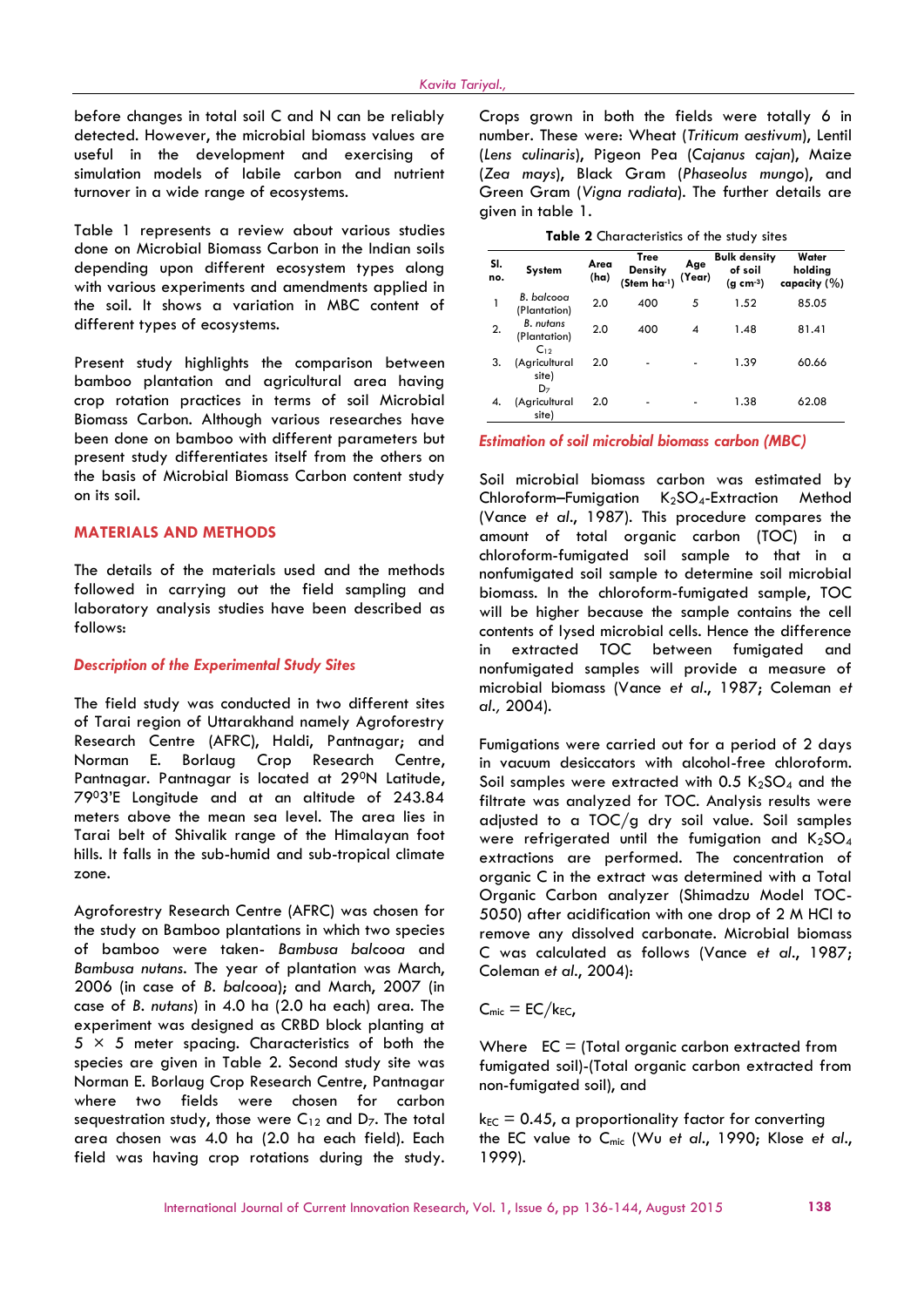## *Soil respiration activity*

The soil respiration rates were calculated by alkali absorption method using 13 cm diameter and 23 cm tall aluminum cylinders inserted 10 cm deep into the soil (Coleman *et al*., 2004). The surface area enclosed by each cylinder was 132.8 cm<sup>2</sup>. Cylinders 13 cm tall and of same diameter as the experimental ones and capped at both the ends were used for control. A beaker containing 20 ml of 1 M NaOH is placed over each cylinder enclosed surface. All green herbaceous vegetation was clipped and litter was removed, before measuring the soil respiration rates for 24 hours. After that the NaOH was taken back to the laboratory and 20 ml of saturated solution of BaCl<sub>2</sub> was added to it and titrated with 1N HCl using phenolphthalein indicator. Titrate till pink color disappears. The experiment was performed at monthly interval for two years. The respiration study was performed under the soils of (i) *B. Balcooa* (ii) *B. nutans* (iii) D<sub>7</sub> and (iv) C<sub>12</sub>. Each measurement was done for five replicates. enclosed by each cylinder was 132.8 cm<sup>2</sup>. Cylinders<br>13 cm tall and of same diameter as the experimental<br>constant dont the molecular both the ends were used for<br>constrolated over each cylinder enclosed surface. All<br>green

#### *Calculation*

CO<sup>2</sup> evolution rates are calculated as follows:

 $CO<sub>2</sub> - C$  (mg) = (B-X) M×E

Where  $B = HCl$  (ml) needed to titrate the NaOH solution from the blank

 $X=$  HCl (ml) needed to titrate the NaOH solution in the experimental jars, exposed to the soil atmosphere;

 $M = 1.0$  (HCl molarity); and  $E =$  equivalent weight (22) for CO $_2$ , and 6 for C).

The data are thus expressed as milligrams of CO $_2$  or CO2-C per square meter per day (Coleman *et al*., 2004).  $r_{\text{c}}$ 

#### *Microbial Biomass Carbon Stock*

Microbial Biomass Carbon Stock was computed by multiplying the microbial biomass carbon (g kg<sup>-1</sup>) with bulk density (g  $cm^{-3}$ ) and depth (cm) and is expressed in ton ha-1 (Joao Carlos *et al*., 2001).

All the data collected for different experiments and field samples during the study were compiled and  $\overline{v_{\text{e}or}}$ processed for statistical treatment. The data were analyzed for the mean and standard error. Analysis of Variance (ANOVA) was used to test the

significance of difference between treatment means.

## **RESULTS AND DISCUSSIONS**

#### *Soil Microbial Biomass Carbon (MBC)*

The data for soil microbial biomass carbon (MBC) (g kg<sup>-1</sup>) for the four study sites at the depth of 0-15 cm and 15-30 cm is presented in the figure 1 for the first and second year of study period. The MBC at the first study site *i.e. B. balcooa* plantation ranged from  $0.030$  to  $0.279$  g kg<sup>-1</sup> during the whole study period. The minimum MBC content of 0.031 and 0.030 g  $kg^{-1}$ was observed in the month of January 2010 in the depths of 0-15 cm and 15-30 cm respectively. Maximum MBC content of 0.279 g kg-1 was observed in July 2011 at the depth of 0-15 cm and 0.160 g kg-1 was observed during June 2011 at the depth of 15-30 cm. The MBC content in the *B. nutans* plantation site showed the maximum and minimum in the months similar to *B. balcooa* plantation. However the values of MBC were lower at *B. nutans* site as compared to *B. balcooa.* The MBC ranged from 0.027 g kg<sup>-1</sup> to 0.232 g kg-1 during the whole study period. The minimum MBC content of 0.040 and 0.027 g kg-1 was observed in the month of January 2010 in the depths of 0-15 cm and 15-30 cm respectively. Maximum 0-15 MBC content of  $0.232$  g kg<sup>-1</sup> was observed in June  $2011$  at the depth of 0-15 cm and 0.149 g kg<sup>-1</sup> was observed during June 2010 at the depth of 15-30 cm. d Biomas Cerbon stok in the soil of Bomboo plantation and Agricula<br>
interaction into the sole of Bomboo plantation and Agricula<br>
interaction of 23 cm<br>
interaction of 23 cm<br>
interaction of the sole of the case of the case o statistical used of the statistical between the difference **Biomass Conservers** of the statistical used of the statistical used of the particular of the statistical difference considered the conserversion (ABC) of the fir was observed in the month of January 2010 in the<br>depths of 0-15 cm and 15-30 cm respectively.<br>Maximum MBC content of 0.279 g kg<sup>-1</sup> was observed<br>in July 2011 at the depth of 0-15 cm and 0.160 g<br>kg<sup>-1</sup> was observed during J oo plantation and Agricultural<br>
icance of difference bet<br> **LTS AND DISCUSSIONS**<br>
licrobial Biomass Carbon<br>
lata for soil microbial b<br>
for the four study site is 5-30 cm is presented in<br>
second year of study p<br>
tudy site i. 1 significance of difference between treatment means.<br>
theter and 23 cm<br>
there are Soil Microbial Biomass Carbon (MBC)<br>
8 cm<sup>2</sup> cylinders<br>
<sup>1</sup> were used for colling the data for solid microbial biomass carbon (MBC)<br>
8 cm<sup></sup>



Figure 1 Change in Soil Microbial Biomass Carbon (g kg<sup>-1</sup>) in all study sites with depth and time

For the agricultural sites of  $C_{12}$  and  $D_7$  the minimum values for MBC content were observed in the first year of study period and maximum in the second year in both the layers. In case of  $C_{12}$ , minimum value of MBC at 0-15 cm was observed in the month of March 2010 and it was 0.056 g kg-1, and at 15-30 cm the value was  $0.034$  g kg<sup>-1</sup> in the months of July  $\frac{1}{2}$ <br>  $\frac{1}{2}$ <br>  $\frac{1}{2}$ <br>  $\frac{1}{2}$ <br>  $\frac{1}{2}$ <br>  $\frac{1}{2}$ <br>  $\frac{1}{2}$ <br>  $\frac{1}{2}$ <br>  $\frac{1}{2}$ <br>  $\frac{1}{2}$ <br>  $\frac{1}{2}$ <br>
Depth (cm)<br>
igure 1 Change in Soil Microbial Biomass Carbon (is<br>
sites with depth and time<br>
the agri maximum in the second<br>ase of C<sub>12</sub>, minimum value<br>bbserved in the month of<br>056 g kg<sup>-1</sup>, and at 15-30<br>kg<sup>-1</sup> in the months of July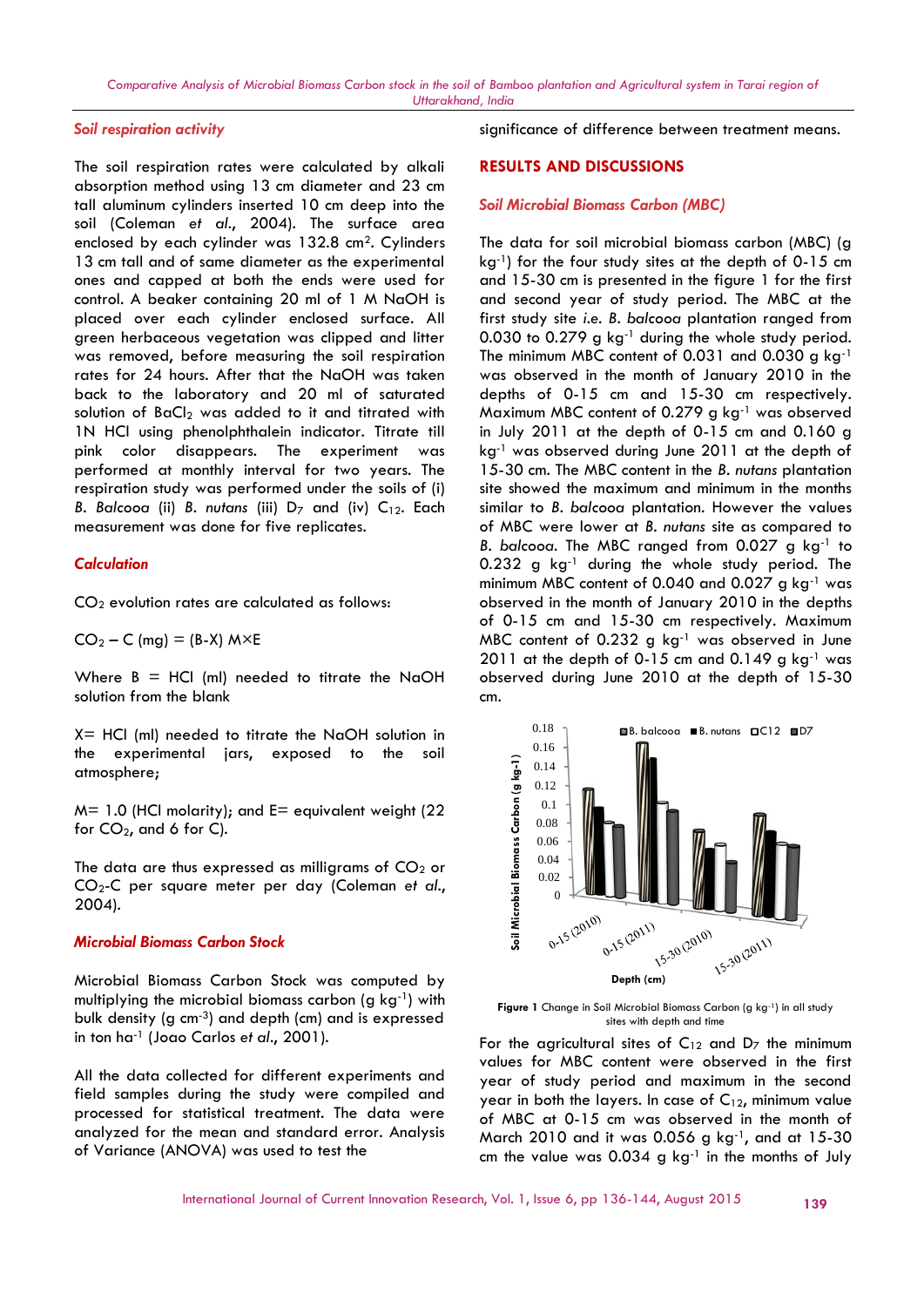and November 2009. A maximum value of MBC at 0-15 cm was observed in the month of June 2011 and it was  $0.149$  g kg<sup>-1</sup>, and at  $15-30$  cm the value was  $0.148$  g kg<sup>-1</sup> in the month of June 2010. In case of D7, minimum value of MBC at 0-15 cm was 0.054 g kg-1 in the month of August 2009 and at 15-30 cm, the value was  $0.029$  g kg<sup>-1</sup> in the month of September 2009. Maximum value of MBC (at 0-15 cm) was  $0.145$  g kg<sup>-1</sup> in the month of January 2010 whereas at 15-30 cm, the maximum value was 0.099 g kg-1 in the month of July 2011.

Overall the soil MBC content decreased with the increasing depth of the soil at all the five study sites and in every month during the study period of two years. According to Dilly *et al.* (2003) and Benbi *et al.* (2004), the amount of C in the soil microbial biomass mostly accounts for 1%-5% of the total soil carbon, and its turnover time is less than one year, so present study gave similar results. Wang *et al*. (2004) investigated the levels of MBC in the soil profiles of five different vegetation systems including bare area, Bamboo, Chinese fir, Citrus Orchard and Rice field. The MBC level in surface soil for the Bamboo system was higher than those in the other systems. In almost all study sites MBC level was higher during rainy season (Killham 1994; Jiang-shan 2005). The MBC content was not differed significantly (P<0.05) among all the study sites. Though it differed significantly between months (P<0.05) throughout the study and interaction between sites and months was also found significant (P<0.05) throughout the study yet rest of interactions (site and depth, depths and months, sites, depths and months) were not differed significantly.

#### *Soil respiration due to microbial activity*

The soil respiration was studied as the parameter to observe the activity of soil microbes at different study sites. Soil respiration was measured in terms of mg  $CO<sub>2</sub>$  evolved m<sup>-2</sup> hr<sup>-1</sup> in the surface layer (0-15 cm) and subsurface layer (15-30 cm) in every month at each study site during the two years of study. The values for soil respiration in the study sites for both the years of study are presented in figure 2. At *B. balcooa* plantation site soil respiration values ranged from 821.59 to 1511.55 mg  $CO_2$  m<sup>-2</sup> hr<sup>-1</sup> during the whole study period to two year. The minimum soil respiration activity observed was 1210.62 and 821.59 mg  $CO<sub>2</sub>$  m<sup>-2</sup> hr<sup>-1</sup> in the month of December 2009 for the surface layer and subsurface layer, respectively. However the activity found to be increased in the next year of the study due to increased amount of leaf litter and improvement in soil organic carbon content. Maximum values for soil

respiration was observed to be 1511.55 mg  $CO<sub>2</sub>$  m<sup>-2</sup> hr<sup>-1</sup> at 0-15 cm depth in the month of July 2011 and 1091.24 mg  $CO<sub>2</sub>$  m<sup>-2</sup> hr<sup>-1</sup> in the month of August 2010 for the depth of 15-30 cm.

For another Bamboo plantation of *B. nutans* the value for soil respiration activity of soil micro fauna ranged from 769.56 to 1512.84 mg  $CO<sub>2</sub>$  m<sup>-2</sup> hr<sup>-1</sup> during the whole study period. The minimum values were observed in the month of January 2010, 1192.56 and 769.65 mg  $CO_2$  m<sup>-2</sup> hr<sup>-1</sup> for the surface and subsurface layers respectively. Maximum values for soil respiration was observed to be  $1512.84$  mg  $CO<sub>2</sub>$  $m<sup>-2</sup>$  hr<sup>-1</sup> at 0-15 cm depth in the month of August 2010 and 1022.82 mg  $CO<sub>2</sub>$  m<sup>-2</sup> hr<sup>-1</sup> in the month of September 2010 for the depth of 15-30 cm. Deka and Mishra (1982); Upadhyay (2007); Singh (1984) and Upadhyay *et al.* (2004) observed similar seasonal fluctuation trend of soil respiration activity of soil in the bamboo plantation sites. Higher temperature and moisture supports the microbial activity in the rainy season. At the  $C_{12}$  study site soil respiration varied from 621.59 to 1335.64 mg  $CO<sub>2</sub>$ m<sup>-2</sup> hr<sup>-1</sup> during the whole study period.

Minimum soil respiration was observed in the month of February 2010, 931.53 for surface layer and 621.59 mg  $CO<sub>2</sub>$  m<sup>-2</sup> hr<sup>-1</sup> for subsurface layer. Maximum values for soil respiration was observed to be 1335.64 mg  $CO<sub>2</sub>$  m<sup>-2</sup> hr<sup>-1</sup> at 0-15 cm depth in the month of August 2010 and 985.85 mg  $CO<sub>2</sub>$  m<sup>-2</sup> hr<sup>-1</sup> in the month of July 2011 for the depth of 15-30 cm. The temperature and soil moisture were found to be the main factors influencing soil respiration of the site. The study site  $D_7$  showed the variation of soil respiration similar to above three study sites. The values varied from 544.89 and 1285.35 mg  $CO<sub>2</sub>$  m<sup>-2</sup> hr<sup>-1</sup> during two years of study. The minimum soil respiration value for 0-15 cm depth was 838.35 mg  $CO<sub>2</sub>$  m<sup>-2</sup> hr<sup>-1</sup> in the month of February 2010, and for 15-30 cm was 544.89 mg  $CO<sub>2</sub>$  m<sup>-2</sup> hr<sup>-1</sup> in the month of December 2009. Maximum values for soil respiration was observed to be 1285.85 mg  $CO<sub>2</sub>$  m<sup>-2</sup> hr<sup>-1</sup> at 0-15 cm depth in the month of August 2010 and 991.36 mg  $CO<sub>2</sub>$  m<sup>-2</sup> hr<sup>-1</sup> in the month of June 2011 for the depth of 15-30 cm.

Overall level of soil respiration was increased in all study sites during second year. Among all study sites *B. balcooa* showed highest soil respiration activity in second year at surface layer whereas lowest rate was seen in  $D<sub>7</sub>$  at subsurface layer. Overall the subsurface layer showed lesser soil respiration activity as compared to the surface layer in all the study sites in each month (Shrestha *et al*, 2008). Labile carbon compounds in the litter are utilized by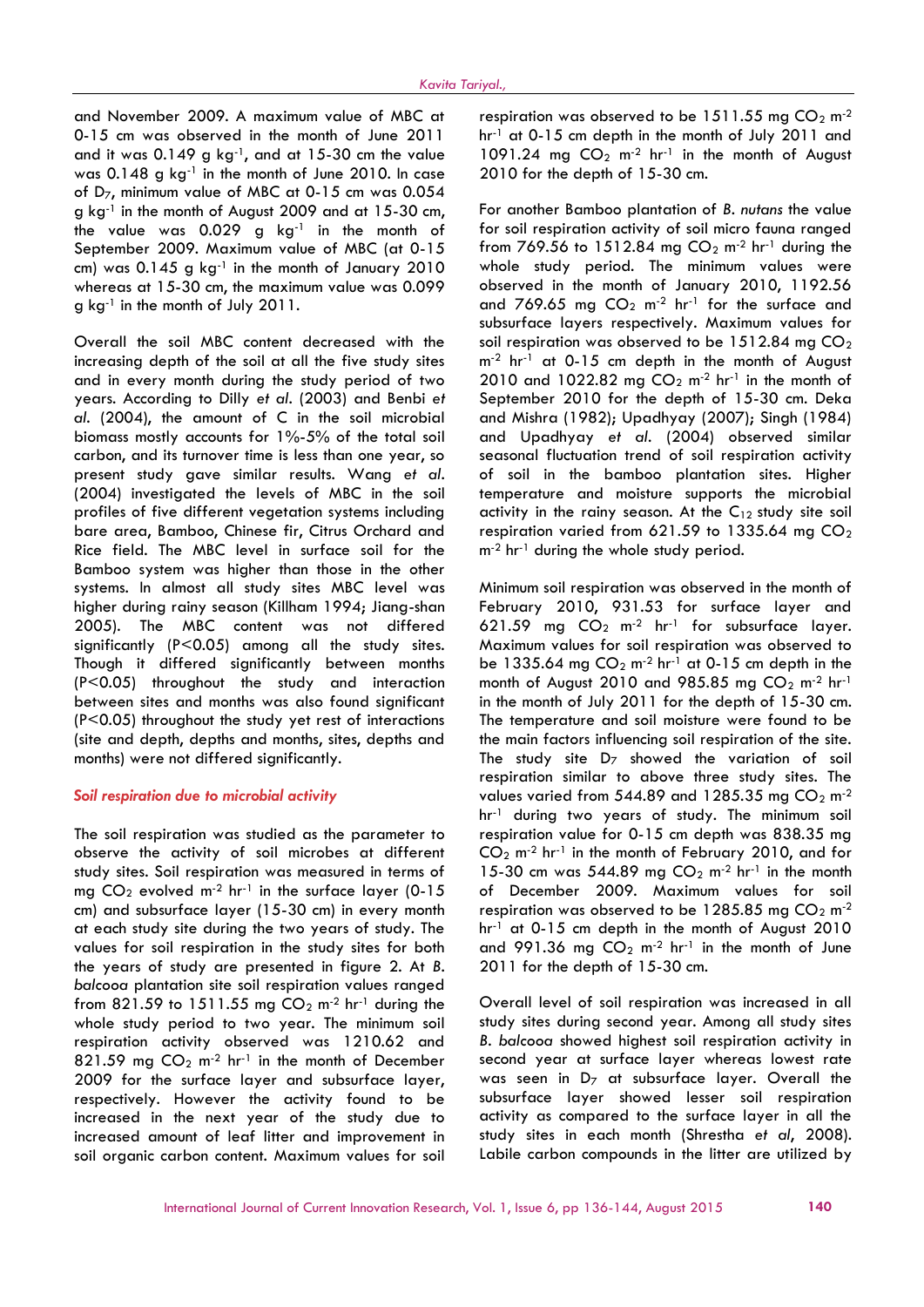the microbes and resulted into release of  $CO<sub>2</sub>$  as soil respiration activity (Brady, 1990). The surface layer of the study sites are richer in carbon and nitrogen was<br>content in comparison to the subsurface layer thus high<br>higher values of soil respiration were observed in the content in comparison to the subsurface layer thus higher values of soil respiration were observed in the surface layer in all the sites. Franzluebbers *et al.* (2001) in a laboratory incubation experiment observed linear correlation in soil respiration and content of soil organic carbon.



**Figure 2** Change in Soil respiration in all study sites with depth and time

The soil respiration activity differed significantly (P<0.05) among all the study sites, at both depths and between all the months. Interactions between site and depth, depth and site, site and month, and between site depth and month were found highly significant (P<0.05) during study. Highest values of soil respiration activity of microbes and soil carbon content were observed at the *B. balcooa* site thus the rate of litter mineralization and release of carbon from the site was highest in this plantation site, but the difference in soil respiration activity between both the bamboo plantation sites was too small. 0.05) among all the study sites, at both dep<br>between all the months. Interactions between :<br>depth, depth and site, site and month, c<br>veen site depth and month were found hig<br>ficant (P<0.05) during study. Highest values<br>re

Clipping and shading experiments in grass land in US Great Plains decreased soil respiration by nearly 70% within one week (Craine *et al.*, 1999; Wan and Luo, 2003), indicating a direct and dynamic link between soil respiration and substrate supply from the above ground photosynthesis. Thus site with the difference in soil respiration c<br>both the bamboo plantation sites was<br>Clipping and shading experiments in<br>Great Plains decreased soil respire<br>70% within one week (Craine et al.,<br>Luo, 2003), indicating a direct an<br>betwe

**Table 3** Soil Microbial biomass carbon (MBC) stock (t ha<sup>-</sup> <sup>1</sup>) in Bamboo plantations and agricultural system

| Study            | 2010 |                          | 2011 |          | 2010 | 2011 |
|------------------|------|--------------------------|------|----------|------|------|
| sites            |      | 0-15 cm 15-30 cm 0-15 cm |      | 15-30 cm | Mean | Mean |
| B. balcooa       | 2.64 | 3.72                     | 3.81 | 4.69     | 3.18 | 4.25 |
| <b>B.</b> nutans | 2.13 | 2.81                     | 3.36 | 3.85     | 2.47 | 3.60 |
| $C_{12}$         | 1.69 | 2.89                     | 2.23 | 3.19     | 2.29 | 2.71 |
| D <sub>7</sub>   | 1.61 | 2.13                     | 2.05 | 3.11     | 1.87 | 2.58 |

respiration activity (Shrestha *et al*, 2008). The soil respiration is also found as a linear function of primary productivity of the ecosystem (Janssens *et al*.,

2001; Reichstein *et al*., 2003). In the present study the primary productivity of the herbaceous vegetation was highest in bamboo plantation site thus signifies highest soil respiration activity.

## *Comparison between Bamboo Plantation System and Agricultural System in Terms of Soil Microbial Biomass System Carbon (MBC) Stock*

The soil Microbial Biomass carbon (MBC) stock in bamboo plantation system and agricultural system at the depth of 0-15 cm and 15-30 cm is shown in table 3. The soil MBC stock was more in subsurface soil as compared to the surface soil. The mean values of MBC stock increased with time for all the study sites. In the first year maximum MBC stock in the surface layer was observed in *B. balcooa* (2.64 t ha-1) followed by *B. nutans*  $(2.13 \text{ t} \text{ ha}^{-1})$ ,  $C_{12}$   $(1.69 \text{ t} \text{ ha}^{-1})$ and  $D_7$  (1.61 t ha<sup>-1</sup>, while in the subsurface layer maximum MBC stocks was observed in *B. balcooa* (3.72 t ha<sup>-1</sup>) followed by C<sub>12</sub> (2.89 t ha<sup>-1</sup>), *B. nutans*  $(2.81 \text{ t} \text{ ha}^{-1})$  and  $D_7$   $(2.13 \text{ t} \text{ ha}^{-1})$ . The soil Microbial Biomass carbon (MBC) stock in<br>bamboo plantation system and agricultural system at<br>the depth of 0-15 cm and 15-30 cm is shown in table<br>3. The soil MBC stock was more in subsurface soil as<br>compared to the

In the second year of study maximum MBC stock in the surface layer was observed in *B. balcooa* (3.81 t *balcooa*ha<sup>-1</sup>) followed by *B. nutans* (3.36 t ha<sup>-1</sup>), C<sub>12</sub> (2.23 t<br>ha<sup>-1</sup>) and D<sub>7</sub> (2.05 t ha<sup>-1</sup>). Similarly in the subsurface ha<sup>-1</sup>) and  $D_7$  (2.05 t ha<sup>-1</sup>). Similarly in the subsurface layer maximum MBC stocks was observed in *B. balcooa* (4.69 t ha-1) followed by *B. nutans* (3.85 t ha- <sup>1</sup>), C<sub>12</sub> (3.19 t ha<sup>-1</sup>) and D<sub>7</sub> (3.11 t ha<sup>-1</sup>). The mean MBC stock followed the order of *B*. balcooa  $>$  *B*.  $n$ utans  $>$  C<sub>12</sub>  $>$  D<sub>7</sub> in the first year and same order in second year of the study. Since plant species differ in quality of leaf litter (e.g. C/N ratio), soil microbes associated with different plant species often have variable amounts of microbial biomass (Bauhus *et al*, *al*1998; Liu *et al*, 2001; Jiang-shan *et al*, 2005). Microbial biomass and activities are closely related to labile organic C in soil. soil microbial biomass and activity respond sensitively to changes in organic C levels or quality resulting from agronomic practices and other disturbances (Powlson *et al*., 1987; Lundquist et al., 1999; Tu et al., 2006). The soil having rich organic matter have high microbial biomass (Jiang-shan *et al*, 2005). *et* in electron of CO, et al 2001 A Relations el di, 2003). In the present study the present study in the properties of a 2003). In the study of the study of the study of the study of the study of the study of the study of the The soil Microbial Biomass carbon (MBC) stock in<br>bamboo plantation system and agricultural system at<br>the depth of 0-15 cm and 15-30 cm is shown in table<br>3. The soil MBC stock was more in subsurface soil as<br>compared to the Figure 21. The solution of the state of the state of the state of the state of the state of the state of the state of the state of the state of the state of the state of the state of the state of the state of the state o on stock the sail of Bamboo plantation and Agricultural<br> *Ulteralisma* in the sail of Bamboo plantation and Agricultural<br>
CD<sub>2</sub> as soil 2001; Reichstein et al., 2003)<br>
du nitrogen was highest soil respiration activity of t um MBC stocks was observed in B<br>t ha<sup>-1</sup>) followed by B. nutans (3.85 t ha<br>t ha<sup>-1</sup>) and D<sub>7</sub> (3.11 t ha<sup>-1</sup>).The mear it of the study. Since plant species<br>leaf litter (e.g. C/N ratio), soil r<br>with different plant species ofter levels or quality resulting from agronomic practices<br>and other disturbances (Powlson et al., 1987;<br>Lundquist et al., 1999; Tu et al., 2006). The soil having<br>rich organic matter have high microbial biomass shes with depth ond<br>
less with depth was considered in the control of the subsect of the behavior of the the phase of the the phase of the the phase of the the phase of the behavior of the depth of the subsections between

## **CONCLUSION**

Bamboo plantation due to rapid growth, multiplicity and having huge biomass is gaining wide popularity and attention across the globe. This 'green gold' is quite economic and efficient to fulfill several needs of the people of any status whether it is poor man or a millionaire. Therefore its use as a carbon sequestering substrate is a good option as it has multiple benefits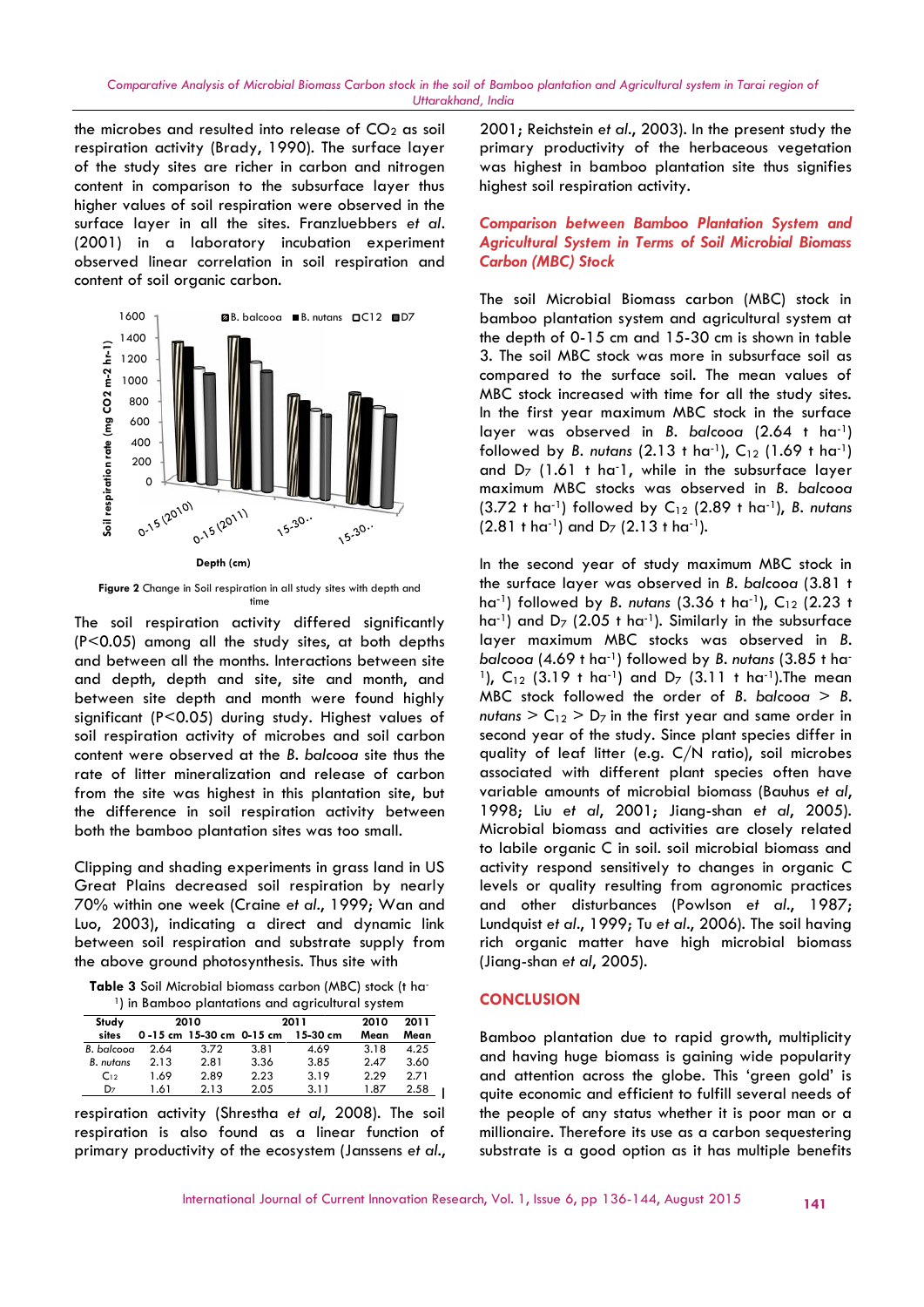for the world and its people. The soil microbial population and soil respiration are found to be increased with the time and showed lower values in the subsurface layer. Soil microbial biomass carbon represented a very important part in the carbon stock of the soil of all study sites. Although its value did not vary significantly among the study sites but 4. yet it helped to understand the dynamics of carbon in the soil and soil health as the soil having more organic matter showed more microbial biomass carbon and with increasing depth it declined may be due to scarcity of organic matter.

On the basis of the results obtained in the present investigation it may be concluded that choice of species for plantation influences carbon storage,  $CO<sub>2</sub>$ mitigation potential and soil properties of the plantation ecosystem. Although present study was mainly focused towards a comparative assessment of MBC stocks of bamboo plantation and agricultural system but it also throws light on the capacity of carbon sequestration in each site individually too. It must be noticed here that bamboo, being an economic plus point provides a huge hope for carbon market as it has tremendous capacity to sequester carbon due to fast growth and high primary productivity, but we cannot ignore the role of agriculture in this respect due to its rich soil MBC stock. Agriculture may not compete with forestry or agroforestry system based on its high carbon sequestration capacity but it can enroll itself significantly in this field if some better management 9. practices can be involved. If the straw part of the crops gets fully incorporated into the soil as mulch, it can significantly contribute to the carbon stock of the system. The MBC in the entire soil microbial population treated as an entity. The soil MBC is a source of nutrients and changes in the MBC can be used to predict the effects of ecosystem perturbations. This is why microbial indicators have been used as reliable tools to characterize soil quality with respect to land use and soil management.

## **References**

- 1. Anderson, J.P.E. and K.H. Domsch. 1980. Quantities of plant nutrients in the microbial biomass of selected soils. *Soil Science*. 130: 211-216.
- 2. Arunachalam, A., and Arunachalam, K. 2000. Influence of gap size and soil properties on microbial biomass in a subtropical humid forest of north-east India. *Plant and Soil* 223**:** 185– 193.
- 3. Arunkumar, K., Singh, R.D., Patra, A.K., Sahu, S.K. 2013. Probing of microbial community structure, dehydrogenase and soil carbon inrelation to different land uses in soils of Ranichauri (Garhwal Himalayas). *Int.J.Curr.Microbiol.App.Sci.* 2(11): 325-338.
- 4. Barbhuiya, A.R., Arunachalam, A., Pandey, H.N., Arunachalam, K., Khan, M.L., Nath, P.C. 2004. Dynamics of soil microbial biomass C, N and P in disturbed and undisturbed stands of a tropical wet-evergreen forest. *European Journal of Soil Biology.* 40:113–121.
- 5. Barbhuiya, A.R., Arunachalam, A., Pandey, H.N., Khan, M.L., Arunachalam, K. 2008. Effects of disturbance on fine roots and soil microbial biomass C, N and P in a tropical rainforest ecosystem of Northeast India. *Current Science*, 94(5): 572-574.
- 6. Bauhus, J., Pare, D., Cote, L. 1998. Effects of tree species, stand age and soil type on soil microbial biomass and its activity in a southern boreal forest [J]. *Soil Biol. Biochem*.30: 1077- 1089.
- Behera, N., and Sahani, U. 2003. Soil microbial biomass and activity in response to *Eucalyptus* plantation and natural regeneration on tropical soil. *Forest Ecology and Management*, 173:1-11.
- 8. Benbi, D.K., and Nieder, R. 2004. Handbook of processes and modeling in the soil-plant system. *The Haworth Press Inc, New York.* ISBN 81- 7649-833-5. pp- 762.
- 9. Bhuyan, S.I., Tripathi, O.P., and Khan, M.L. 2013. Seasonal changes in soil microbial biomass under different agro-ecosystems of Arunachal Pradesh, North East India. *The Journal of Agricultural Sciences,* 8(3):142-152.
- 10. Bishnu, A., Saha, T.M, Ghosh, P.B., Mazumdar, D., Chakraborty, A., Chakrabarti, K. 2009. Effect of Pesticide Residues on Microbiological and Biochemical Soil Indicators in Tea Gardens of Darjeeling Hills, India. *World Journal of Agricultural Sciences*. 5 (6): 690-697.
- 11. Brady, N.C. 1990. "The Nature and properties of soils". Macmillan, New York. 621 pp.
- 12. Chattopadhyay, T., Reza, S.K., Nath, D.J., Baruah, U., and Sarkar, D. 2012. Effect of land use on soil microbial biomass carbon and nitrogen content in the soils of Jorhat district, Assam. *Agropedology*, 22(2):119-122.
- 13. Coleman, D.C., Crossley, D.A., Hendrix,P.F. 2004. Fundamentals of soil ecology. 2<sup>nd</sup> Edition. *Elsevier Acadmic Press.* pp-325.
- 14. Coleman, M.D., Isebrands, J.G., Tolsted, D.N., Tolbert, V.R. 2004. Comparing soil carbon of short rotation poplar plantations with agricultural crops and woodlots in North Central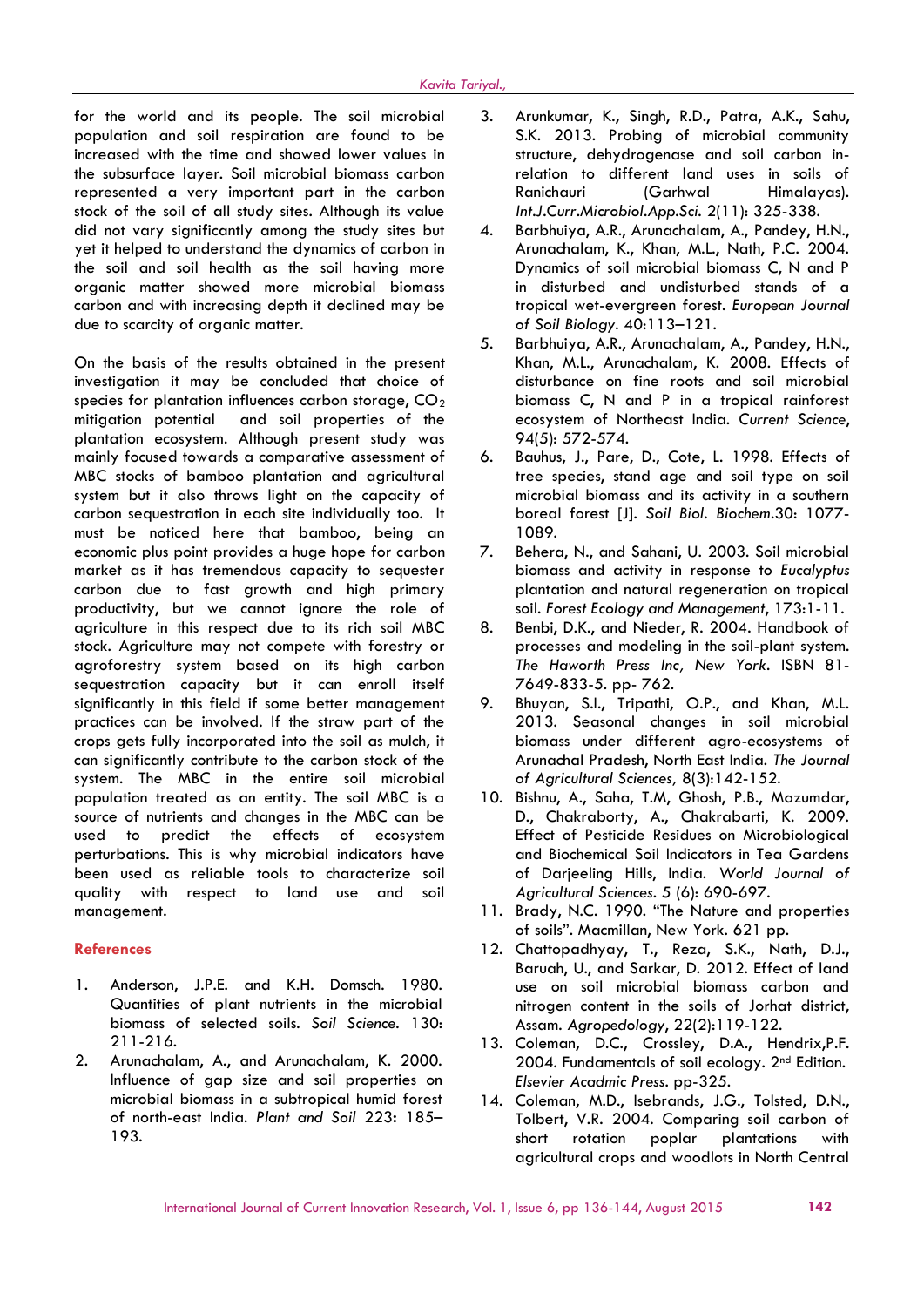*Comparative Analysis of Microbial Biomass Carbon stock in the soil of Bamboo plantation and Agricultural system in Tarai region of Uttarakhand, India*

United States. *Environmental Management*, 33(Supplement 1): S299-S308.

- 15. Craine, F.M., Wedin, D.A. and Chapin, F.S. 1999. Predominance of ecophysiological controls on soil  $CO<sub>2</sub>$  flux in a Minnestoa grassland. *Plant and Soil*. 207: 77-86.
- 16. Deka, H.K., Mishra, R.R. 1982. Decomposition of bamboo (Dendrocalamus hamiltonii Nees.) leaflitter in relation to age of jhum fallows in Northeast India. *Plant and Soil*. 68(2):151-159.
- 17. Devi, T.I., Yadava, P.S., Garkoti, S,C. 2014. Cattle grazing influences soil microbial biomass in sub-tropical grassland ecosystems at Nambol, Manipur, northeast India. *Tropical Ecology.* 55(2): 195-206.
- 18. Diaz-Ravina, M., M.J. Acea & T. Carballas. 1993. Seasonal fluctuation in microbial populations and available nutrients in forest soils. *Biology and Fertility of Soils*. 16: 205-210.
- 19. Dilly, O., Blume, H.P., Sehy, U. 2003. Variation of stabilized, microbial and biologically active carbon and nitrogen in soil under contrasting land use and agricultural management practices [J]. *Chemosphere*. 52: 557-569.
- 20. Franzluebbers, A.J., Haney, R.L., Honey, R.L., Honeycutt, C.W., Arshad, M.A., Scholberg, H.H. and Hons, F.M. 2001. Climatic influences on active fractions of soil organic matter. *Soil Biology and Biochem.* 33(7-8): 1103-1111.
- 21. Granatstein, D.M., D.F. Bezdicek, V.L. Cochran, L.F. Elliott & J. Hammel. 1987. Long-term tillage and rotation effects on soil microbial biomass carbon and nitrogen. *Biology and Fertility of Soils*. 5:265-270.
- 22. Gupta, V.V.S.R., Roper M.M., Kirkegaard J.A. and Angus J.F. 1994. Changes in microbial biomass and organic matter levels during the first year of modified tillage and stubble management practices on a red earth. *Austr. J. Soil. Res*. 34: 1339–1354.
- 23. Janssens, I.A., Lankreijer, H., Matteucci, G., Kowalski, A.S., Buchmann, N., Epron, D., Pilegaard, K., Kutsch, W., Longdoz, B., Grunwald, T. et al. 2001. Productivity overshadows temperature in determining soil and ecosystem respiration across European forests. *Global Change Biology.* 7(3): 269-278.
- 24. Jenkinson, D.S. & J.N. Ladd. 1981. Microbial biomass in soil : Measurement and turnover. pp. 415-417. In: E.A. Paul & J.N. Ladd (eds.) *Soil Biochemistry.* Mercel Dekker, New York.
- 25. Jenkinson, D.S., 1966. Studies on the decomposition of plant material in soil. II. Partial sterilization of soil and the soil biomass. *Journal of Soil Science.* 17:280-302.
- 26. Jenkinson, D.S., Powlson, D.S., 1976. The effect of biocidal treatments on metabolism in soil: V. A method for measuring soil biomass. *Soil Biology & Biochemistry*. 8:205-213.
- 27. Jiang-shan, Z., Jian-fen, G., Guang-shui, C. and Wei, Q. 2005. Soil microbial biomass and its controls. *Journal of Forestry Research*. 16 (4): 327-330.
- 28. Joao Carlos de, M.S., Carlos, C.C., Warren, A.D., Rattan, L., Solismar, P., Venske, F., Marisa, C.P. and Brigitte, E.F. 2001. Organic matter dynamics and carbon sequestration rates for a tillage chronosequence in a Brazilian Oxisol. *Soil Sci. Soc. Amer. J*. 65(5): 1486-1499.
- 29. Kaur, J., Choudhary, O.P., and Singh, B. 2008. Microbial biomass carbon and some soil properties as influenced by long-term sodic water irrigation, gypsum, and organic amendments. *Australian Journal of Soil Research*, 46:141–151.
- 30. Killham, K. 1994. Soil Ecology [M]. Cambridge: Cambridge University Press.
- 31. Klose, S., Tabatabai, M.A. 1999. Urease activity of microbial biomass in soils. *Soil Biology and Biochemistry*. 31:205-211.
- 32. Kujur, M., and Patel, A.K. 2012. Quantifying the contribution of different soil properties on microbial biomass carbon, nitrogen and phosphorous in dry tropical ecosystem**.** *International Journal of Environmental Sciences*. 2(3):2272-2284.
- Ladd, J.N. and Foster, R.C. 1988. Role of soil microflora in nitrogen turnover. In: Wilson J.R. (ed.), Advances in Nitrogen Cycling in Agricultural Ecosystems. *CAB International, Wallingford, UK*.
- 34. Liu, J., Yu, Z., and Li, H. 2001. A primary study on biornass of soil microbes in Pinus tabulae formis and Quercus aliena van acuteserata stands [J]. *Shanxi Forest Science and Technology*. 2: 7-10.
- 35. Lundquist, E.J., Scow, K.M., Jackson, L.E., Uesugi, S.L., Johnson, C.R., 1999. Rapid response of soil microbial communities from conventional, low input, and organic farming systems to a wet/dry cycle. *Soil Biol. Biochem*. 31:1661– 1675.
- 36. Lynch, J.M. & L.M. Panting. 1980. Cultivation and the soil biomass. *Soil Biology and Biochemistry*. 12: 29-33.
- 37. Parkinson, D. and Coleman, D.C. 1991. Methods of assessing soil microbial populations, activities, and biomass. *Agric. Ecosyst. Environ.* 34: 3–33.
- 38. Powlson, D.S., Brookes, P.C., Christensen, B.T., 1987. Measurement of soil microbial biomass